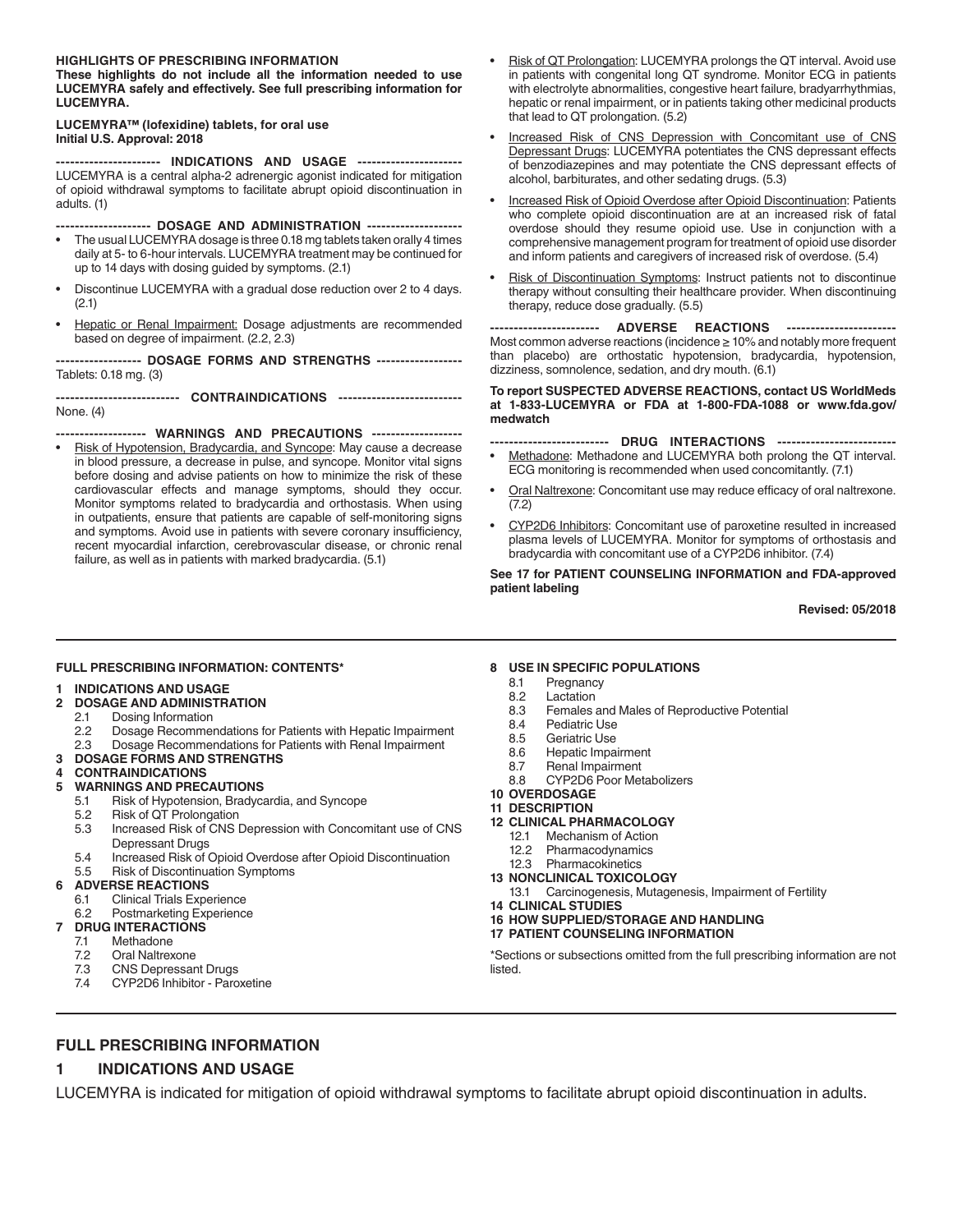# **2 DOSAGE AND ADMINISTRATION**

# **2.1 Dosing Information**

The usual LUCEMYRA starting dosage is three 0.18 mg tablets taken orally 4 times daily during the period of peak withdrawal symptoms (generally the first 5 to 7 days following last use of opioid) with dosing guided by symptoms and side effects. There should be 5 to 6 hours between each dose. The total daily dosage of LUCEMYRA should not exceed 2.88 mg (16 tablets) and no single dose should exceed 0.72 mg (4 tablets).

LUCEMYRA treatment may be continued for up to 14 days with dosing guided by symptoms.

Discontinue LUCEMYRA with a gradual dose reduction over a 2- to 4-day period to mitigate LUCEMYRA withdrawal symptoms (e.g., reducing by 1 tablet per dose every 1 to 2 days) *[see Warnings & Precautions (5.5)]*. The LUCEMYRA dose should be reduced, held, or discontinued for individuals who demonstrate a greater sensitivity to LUCEMYRA side effects *[see Adverse Reactions (6.1), Warnings and Precautions (5.1)]*. Lower doses may be appropriate as opioid withdrawal symptoms wane.

LUCEMYRA can be administered in the presence or absence of food.

## **2.2 Dosage Recommendations for Patients with Hepatic Impairment**

Recommended dosage adjustments based on the degree of hepatic impairment are shown in Table 1. *[see Use in Specific Populations (8.6), Clinical Pharmacology (12.3)]*.

## **Table 1: Dosage Recommendations in Patients with Hepatic Impairment**

|                  | <b>Mild Impairment</b>      | <b>Moderate Impairment</b>  | <b>Severe Impairment</b>    |
|------------------|-----------------------------|-----------------------------|-----------------------------|
| Child-Pugh score | 5-6                         | 7-9                         |                             |
| Recommended dose | 3 tablets                   | 2 tablets                   | l tablet                    |
|                  | 4 times daily               | 4 times daily               | 4 times daily               |
|                  | $(2.16 \text{ mg per day})$ | $(1.44 \text{ mg per day})$ | $(0.72 \text{ mg per day})$ |

## **2.3 Dosage Recommendations for Patients with Renal Impairment**

Recommended dosage adjustments based on the degree of renal impairment are shown in Table 2. LUCEMYRA may be administered without regard to the timing of dialysis *[see Use in Specific Populations (8.7), Clinical Pharmacology (12.3)]*.

## **Table 2: Dosage Recommendations in Patients with Renal Impairment**

|                                 |                             | Severe Impairment, End-Stage Renal |
|---------------------------------|-----------------------------|------------------------------------|
|                                 | <b>Moderate Impairment</b>  | <b>Disease, or on Dialysis</b>     |
| Estimated GFR, $mL/min/1.73 m2$ | 30-89.9                     | $<$ 30                             |
| Recommended dose                | 2 tablets                   | l tablet                           |
|                                 | 4 times daily               | 4 times daily                      |
|                                 | $(1.44 \text{ mg per day})$ | $(0.72 \text{ mg per day})$        |

# **3 DOSAGE FORMS AND STRENGTHS**

LUCEMYRA is available as round, peach-colored, film-coated tablets, imprinted with "LFX" on one side and "18" on the other side. Each tablet contains 0.18 mg lofexidine (equivalent to 0.2 mg of lofexidine hydrochloride).

# **4 CONTRAINDICATIONS**

None.

# **5 WARNINGS AND PRECAUTIONS**

## **5.1 Risk of Hypotension, Bradycardia, and Syncope**

LUCEMYRA can cause a decrease in blood pressure, a decrease in pulse, and syncope *[see Adverse Reactions (6.1), Clinical Pharmacology (12.2)]*. Monitor vital signs before dosing. Monitor symptoms related to bradycardia and orthostasis.

Patients being given LUCEMYRA in an outpatient setting should be capable of and instructed on self-monitoring for hypotension, orthostasis, bradycardia, and associated symptoms. If clinically significant or symptomatic hypotension and/or bradycardia occur, the next dose of LUCEMYRA should be reduced in amount, delayed, or skipped.

Inform patients that LUCEMYRA may cause hypotension and that patients moving from a supine to an upright position may be at increased risk for hypotension and orthostatic effects. Instruct patients to stay hydrated, on how to recognize symptoms of low blood pressure, and how to reduce the risk of serious consequences should hypotension occur (e.g., sit or lie down, carefully rise from a sitting or lying position). Instruct outpatients to withhold LUCEMYRA doses when experiencing symptoms of hypotension or bradycardia and to contact their healthcare provider for guidance on how to adjust dosing.

Avoid using LUCEMYRA in patients with severe coronary insufficiency, recent myocardial infarction, cerebrovascular disease, chronic renal failure, and in patients with marked bradycardia.

Avoid using LUCEMYRA in combination with medications that decrease pulse or blood pressure to avoid the risk of excessive bradycardia and hypotension.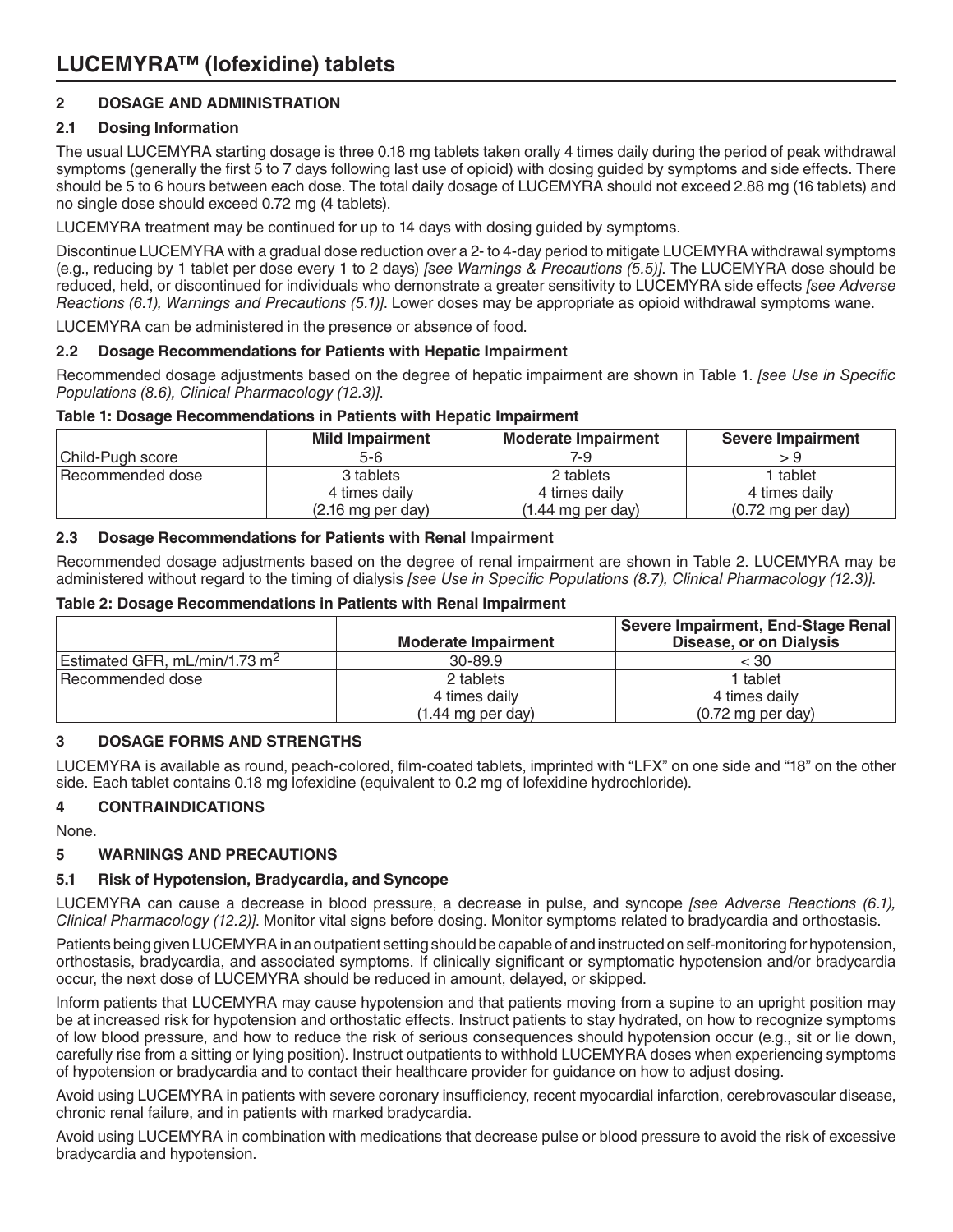# **5.2 Risk of QT Prolongation**

LUCEMYRA prolongs the QT interval.

Avoid using LUCEMYRA in patients with congenital long QT syndrome.

Monitor ECG in patients with congestive heart failure, bradyarrhythmias, hepatic impairment, renal impairment, or patients taking other medicinal products that lead to QT prolongation (e.g., methadone). In patients with electrolyte abnormalities (e.g., hypokalemia or hypomagnesemia), correct these abnormalities first, and monitor ECG upon initiation of LUCEMYRA *[see Dosing and Administration (2.1), Adverse Reactions (6.1), Special Populations (8.6)(8.7), Clinical Pharmacology (12.2)]*.

## **5.3 Increased Risk of Central Nervous System Depression with Concomitant use of CNS Depressant Drugs**

LUCEMYRA potentiates the CNS depressive effects of benzodiazepines and can also be expected to potentiate the CNS depressive effects of alcohol, barbiturates, and other sedating drugs. Advise patients to inform their healthcare provider of other medications they are taking, including alcohol.

Advise patients using LUCEMYRA in an outpatient setting that, until they learn how they respond to LUCEMYRA, they should be careful or avoid doing activities such as driving or operating heavy machinery.

## **5.4 Increased Risk of Opioid Overdose after Opioid Discontinuation**

LUCEMYRA is not a treatment for opioid use disorder. Patients who complete opioid discontinuation are likely to have a reduced tolerance to opioids and are at increased risk of fatal overdose should they resume opioid use. Use LUCEMYRA in patients with opioid use disorder only in conjunction with a comprehensive management program for the treatment of opioid use disorder and inform patients and caregivers of this increased risk of overdose.

## **5.5 Risk of Discontinuation Symptoms**

Stopping LUCEMYRA abruptly can cause a marked rise in blood pressure. Symptoms including diarrhea, insomnia, anxiety, chills, hyperhidrosis, and extremity pain have also been observed with LUCEMYRA discontinuation. Instruct patients not to discontinue therapy without consulting their healthcare provider. When discontinuing therapy with LUCEMYRA tablets, gradually reduce the dose *[see Dosing and Administration (2.1)]*.

Symptoms related to discontinuation can be managed by administration of the previous LUCEMYRA dose and subsequent taper.

# **6 ADVERSE REACTIONS**

The following serious adverse reactions are described elsewhere in labeling:

- Hypotension, Bradycardia, and Syncope *[see Warnings and Precautions (5.1)]*
- QT Prolongation *[see Warnings and Precautions (5.2)]*
- Central Nervous System Depression *[see Warnings and Precautions (5.3)]*
- Opioid Overdose *[see Warnings and Precautions (5.4)]*
- Discontinuation Symptoms *[see Warnings and Precautions (5.5)]*

# **6.1 Clinical Trials Experience**

Because clinical trials are conducted under widely varying conditions, adverse reaction rates observed in the clinical trials of a drug cannot be directly compared to adverse reaction rates observed for another drug and may not reflect the rates observed in practice.

The safety of LUCEMYRA was supported by three randomized, double-blind, placebo-controlled clinical trials, an open-label study, and clinical pharmacology studies with concomitant administration of either methadone, buprenorphine, or naltrexone.

The three randomized, double-blind, placebo-controlled clinical trials enrolled 935 subjects dependent on short-acting opioids undergoing abrupt opioid withdrawal. Patients were monitored before each dose in an inpatient setting.

Table 3 presents the incidence, rounded to the nearest percent, of adverse events that occurred in at least 10% of subjects treated with LUCEMYRA and for which the incidence in patients treated with LUCEMYRA was greater than the incidence in subjects treated with placebo in a study that tested two doses of LUCEMYRA, 2.16 mg per day and 2.88 mg per day, and placebo. The overall safety profile in the combined dataset was similar.

Orthostatic hypotension, bradycardia, hypotension, dizziness, somnolence, sedation, and dry mouth were notably more common in subjects treated with LUCEMYRA than subjects treated with placebo.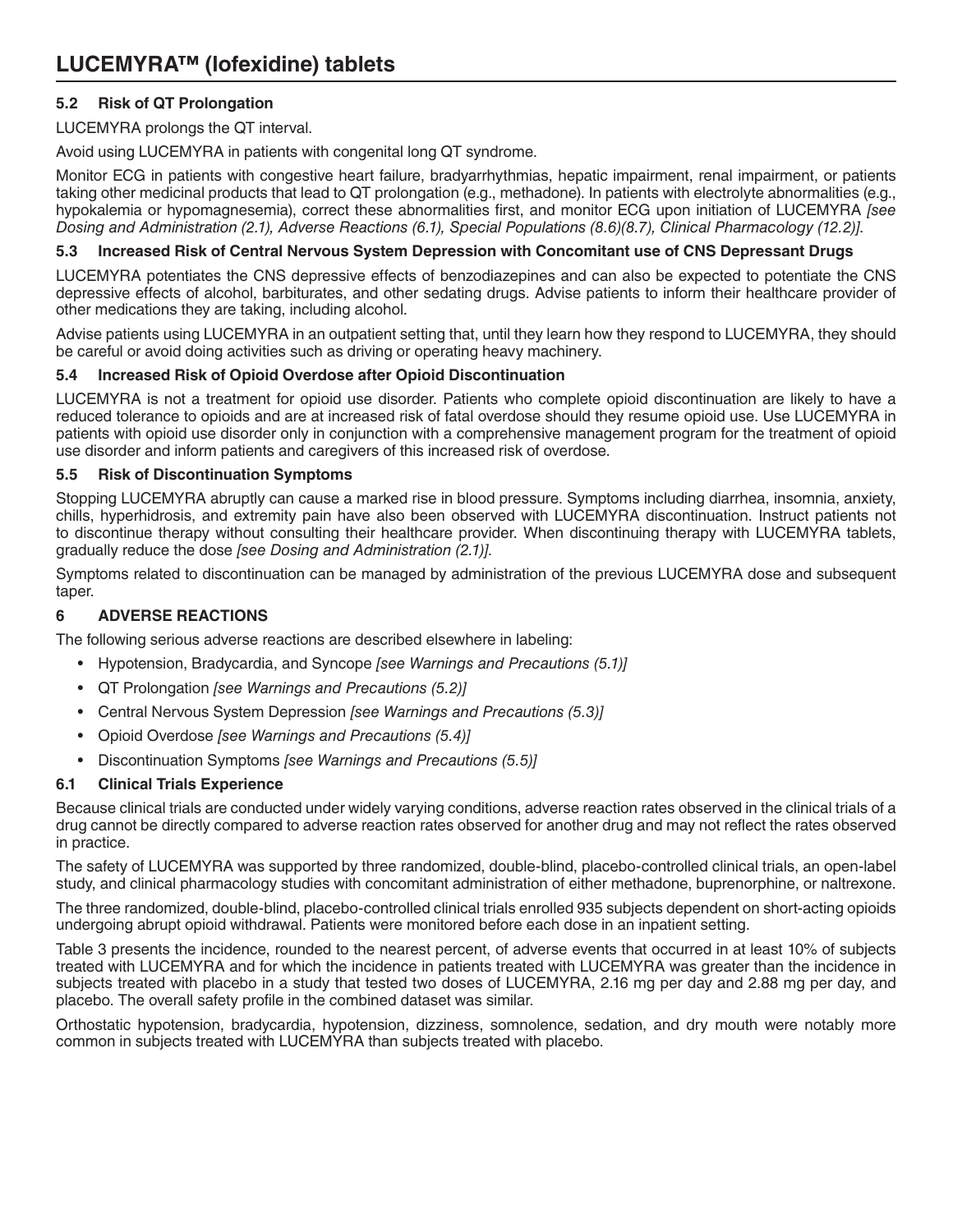|                         | LUCEMYRA 2.88 mg <sup>1</sup> $(\%)$<br>LUCEMYRA 2.16 mg <sup>1</sup> $(\%)$ |           | Placebo (%) |  |
|-------------------------|------------------------------------------------------------------------------|-----------|-------------|--|
| <b>Adverse Reaction</b> | $N = 229$                                                                    | $N = 222$ | $N = 151$   |  |
| Insomnia                | -51                                                                          | 55        | 48          |  |
| Orthostatic Hypotension | 29                                                                           | 42        |             |  |
| Bradycardia             | 24                                                                           | 32        |             |  |
| Hypotension             | 30                                                                           | 30        |             |  |
| <b>Dizziness</b>        | 19                                                                           | 23        |             |  |
| Somnolence              |                                                                              | 13        |             |  |
| Sedation                | 13                                                                           |           |             |  |
| Dry Mouth               | 10                                                                           |           |             |  |

1 Assigned dose; mean average daily dose received was 79% of assigned dose due to dose-holds for out-of-range vital signs.

Other notable adverse reactions associated with the use of LUCEMYRA but reported in <10% of patients in the LUCEMYRA group included:

- Syncope: 0.9%, 1.4% and 0% for LUCEMYRA 2.16 mg/day and 2.88 mg/day and placebo, respectively
- Tinnitus: 0.9%, 3.2% and 0% for LUCEMYRA 2.16 mg/day and 2.88 mg/day and placebo, respectively

## *Blood pressure changes and adverse reactions after LUCEMYRA cessation*

Elevations in blood pressure above normal values (≥ 140 mmHg systolic) and above a subject's pre-treatment baseline are associated with discontinuing LUCEMYRA, and peaked on the second day after discontinuation, as shown in Table 4. Blood pressure values were evaluated for 3 days following the last dose of a 5-day course of LUCEMYRA 2.88 mg/day.

## **Table 4: Blood Pressure Elevations after Stopping Treatment**

|                                                           | <b>Abrupt LUCEMYRA</b><br><b>Discontinuation</b><br>$2.88$ mg<br>$(N = 134)$ |           | <b>Placebo</b><br>$(N = 129)$ |          |
|-----------------------------------------------------------|------------------------------------------------------------------------------|-----------|-------------------------------|----------|
|                                                           | N at risk                                                                    | $n (\%)$  | N at risk                     | $n (\%)$ |
| Systolic Blood Pressure on Day 2 after Discontinuation    |                                                                              |           |                               |          |
| $\geq$ 140 mmHg and $\geq$ 20 mmHg increase from baseline | 58                                                                           | 23 (39.7) | 37                            | 6(16.2)  |
| $\geq$ 170 mmHg and $\geq$ 20 mmHg increase from baseline | 58                                                                           | 5(8.6)    | 37                            |          |

Blood pressure elevations of a similar magnitude and incidence were observed in a small number of patients (N=10) that had a one-day, 50% dose reduction prior to discontinuation.

After stopping treatment, subjects that were taking LUCEMYRA also had a higher incidence of diarrhea, insomnia, anxiety, chills, hyperhidrosis, and extremity pain compared to subjects who were taking placebo.

### *Sex-specific adverse event findings*

Four out of 101 females (4%) had serious cardiovascular adverse events compared to 3 out of 289 (1%) of males assigned to receive LUCEMYRA 2.88 mg per day.

Discontinuations and dose holds due to bradycardia and orthostatic hypotension, which are the most common adverse reactions associated with LUCEMYRA, occurred with a greater incidence in females assigned to receive the highest studied dose of LUCEMYRA, 2.88 mg per day as shown in Table 5.

### **Table 5: Discontinuations and Dose Holds for Bradycardia and Orthostatic Hypotension by LUCEMYRA Dose and Sex**

|        | LUCEMYRA 2.16 mg | LUCEMYRA 2.88 mg |  |  |
|--------|------------------|------------------|--|--|
| Male   | 22/162 (14%)     | 29/158 (18%)     |  |  |
| Female | $9/67$ (13%)     | 20/64 (31%)      |  |  |

### **6.2 Postmarketing Experience**

Lofexidine is marketed in other countries for relief of opioid withdrawal symptoms. The following events have been identified during postmarketing use of lofexidine. Because these reactions are reported voluntarily from a population of uncertain size, it is not always possible to reliably estimate their frequency or establish a causal relationship to drug exposure.

Since lofexidine's initial market introduction in 1992, the most frequently reported postmarketing adverse event with lofexidine has been hypotension *[see Warnings and Precautions (5.1)]*. There has been one report of QT prolongation, bradycardia, torsades de pointes, and cardiac arrest with successful resuscitation in a patient that received lofexidine and three reports of clinically significant QT prolongation in subjects concurrently receiving methadone with lofexidine.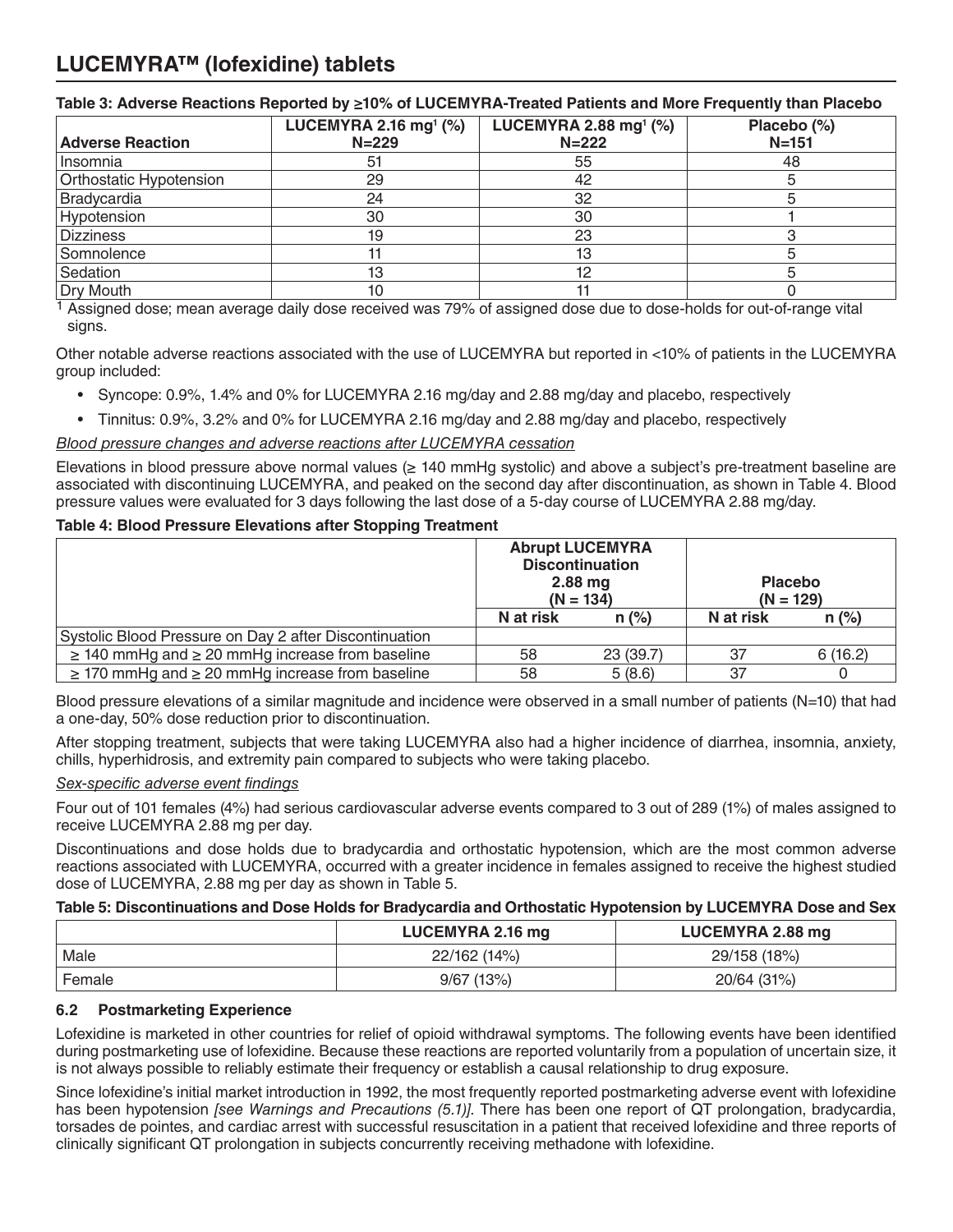# **7 DRUG INTERACTIONS**

## **7.1 Methadone**

LUCEMYRA and methadone both prolong the QT interval. ECG monitoring is recommended in patients receiving methadone and LUCEMYRA *[see Warnings and Precautions (5.2), Clinical Pharmacology (12.3)]*.

## **7.2 Oral Naltrexone**

Coadministration of LUCEMYRA and oral naltrexone resulted in statistically significant differences in the steady-state pharmacokinetics of naltrexone. It is possible that oral naltrexone efficacy may be reduced if used concomitantly within 2 hours of LUCEMYRA. This interaction is not expected if naltrexone is administered by non-oral routes *[see Clinical Pharmacology (12.3)]*.

## **7.3 CNS Depressant Drugs**

LUCEMYRA potentiates the CNS depressant effects of benzodiazepines and may potentiate the CNS depressant effects of alcohol, barbiturates, and other sedating drugs. Advise patients to inform their healthcare provider of other medications they are taking, including alcohol *[see Warnings and Precautions (5.3)]*.

## **7.4 CYP2D6 Inhibitor - Paroxetine**

Coadministration of LUCEMYRA and paroxetine resulted in 28% increase in the extent of absorption of LUCEMYRA. Monitor for orthostatic hypotension and bradycardia when an inhibitor of CYP2D6 is used concomitantly with LUCEMYRA *[see Clinical Pharmacology (12.3)]*.

## **8 USE IN SPECIFIC POPULATIONS**

## **8.1 Pregnancy**

## Risk Summary

The safety of LUCEMYRA in pregnant women has not been established. In animal reproduction studies, oral administration of lofexidine during organogenesis to pregnant rats and rabbits caused a reduction in fetal weights, increases in fetal resorptions, and litter loss at exposures below that in humans. When oral lofexidine was administered from the beginning of organogenesis through lactation, increased stillbirths and litter loss were noted along with decreased viability and lactation indices. The offspring exhibited delays in sexual maturation, auditory startle, and surface righting. These effects occurred at exposures below that in humans *[see Animal Data]*.

The background risk of major birth defects and miscarriage for the indicated population is unknown. All pregnancies carry some risk of birth defect, loss, or other adverse outcomes. The background risk of major birth defects in the U.S. general population is 2% to 4% and of miscarriage is 15% to 20% of clinically recognized pregnancies.

# Data

## *Animal Data*

Increased incidence of resorptions, decreased number of implantations, and a concomitant reduction in the number of fetuses were observed when pregnant rabbits were orally administered lofexidine hydrochloride during organogenesis (from gestation day [GD] 7 to 19) at a daily dose of 5.0 mg/kg/day (approximately 0.08 times the maximum recommended human dose [MRHD] of 2.88 mg lofexidine base on an AUC basis). Maternal toxicity evidenced by increased mortality was noted at the highest tested dose of 15 mg/kg/day (approximately 0.4 times the MRHD on an AUC basis).

Decreased implantations per dam and decreased mean fetal weights were noted in a study in which pregnant rats were treated with oral lofexidine hydrochloride during organogenesis (from GD 7 to 16) at a daily dose of 3.0 mg/kg/day (approximately 0.9 times the MRHD on an AUC basis). This dose was associated with maternal toxicity (decreased body weight gain and mortality). No malformations or evidence of developmental toxicity were evident at 1.0 mg/kg/day (approximately 0.2 times the MRHD on an AUC basis).

A dose-dependent increase in pup mortality was noted in all doses of lofexidine hydrochloride administered orally to pregnant rats from GD 6 through lactation at an exposure less than the human exposure based on AUC comparisons. Doses higher than 1.0 mg/kg/day (approximately 0.2 times the MRHD on an AUC basis) resulted in incidences of total litter loss and maternal toxicity (piloerection and decreased body weight gain). The highest dose tested of 2.0 mg/kg/day (approximately 0.6 times the MRHD on an AUC basis), increased stillbirths as well as decreased viability and lactation indices were reported. Surviving offspring exhibited lower body weights, developmental delays, and increased delays in auditory startle at doses of 1.0 mg/kg/ day or higher. Sexual maturation was delayed in male offspring (preputial separation) at 2.0 mg/kg/day and in female offspring (vaginal opening) at 1.0 mg/kg/day or higher.

## **8.2 Lactation**

## Risk Summary

There is no information regarding the presence of LUCEMYRA or its metabolites in human milk, the effects on the breastfed infant, or the effects on milk production. Caution should be exercised when LUCEMYRA is administered to a nursing woman.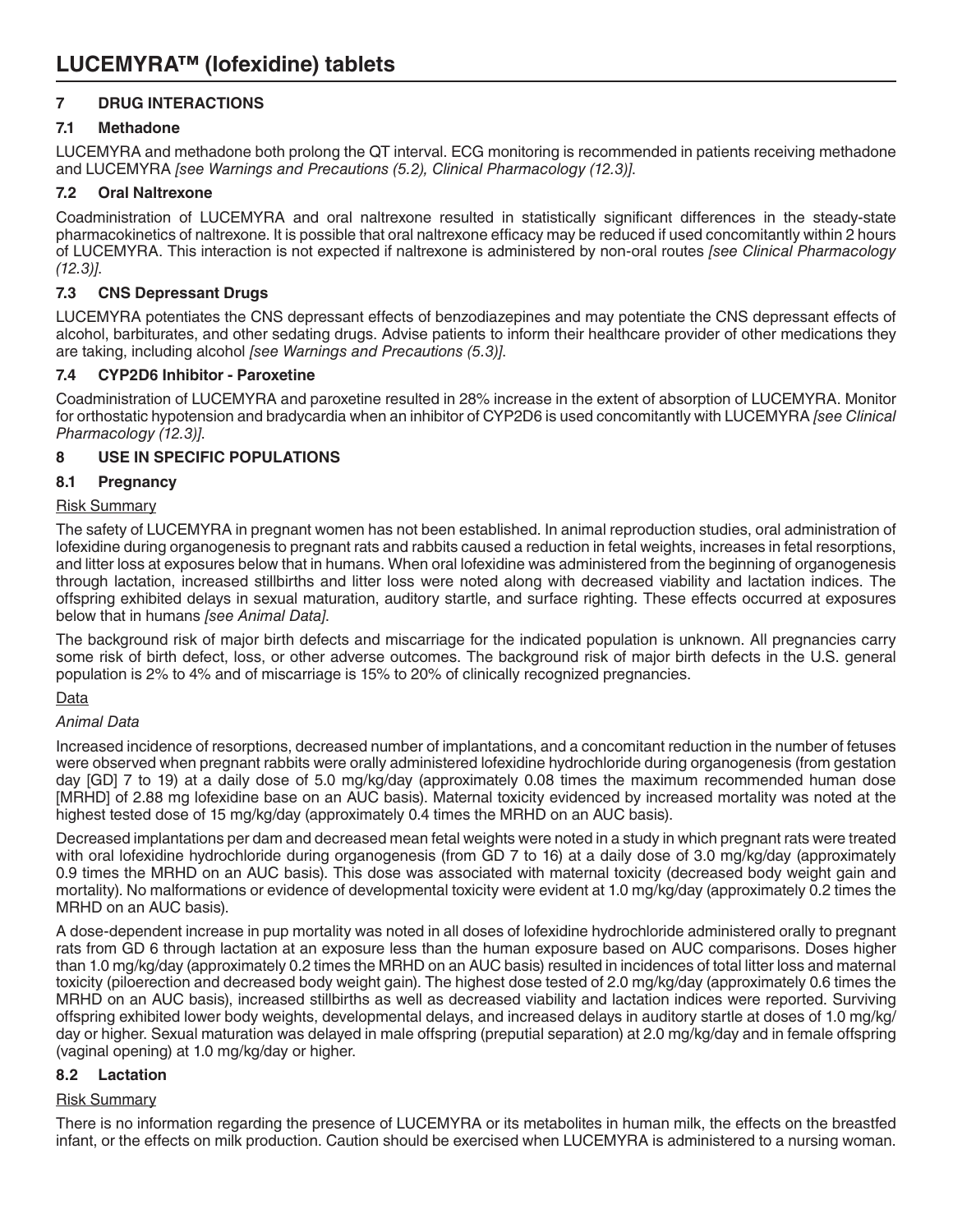The developmental and health benefits should be considered along with the mother's clinical need for LUCEMYRA and any other potential adverse effects on breastfed children from LUCEMYRA or from the underlying maternal condition.

## **8.3 Females and Males of Reproductive Potential**

In animal studies that included some fertility endpoints, lofexidine decreased breeding rate and increased resorptions at exposures below human exposures. The impact of lofexidine on male fertility has not been adequately characterized in animal studies *[see Impairment of Fertility (13.1)]*.

## **8.4 Pediatric Use**

The safety and effectiveness of LUCEMYRA have not been established in pediatric patients.

## **8.5 Geriatric Use**

No studies have been performed to characterize the pharmacokinetics of LUCEMYRA or establish its safety and effectiveness in geriatric patients. Caution should be exercised when it is administered to patients over 65 years of age. Dosing adjustments similar to those recommended in patients with renal impairment should be considered *[see Dosage and Administration (2.3), Use in Specific Populations (8.7)]*.

## **8.6 Hepatic Impairment**

Hepatic impairment slows the elimination of LUCEMYRA but exhibits less effect on the peak plasma concentration than on AUC values following a single dose. Dosage adjustments are recommended based on the degree of hepatic impairment. *[see Dosage and Administration (2.2), Clinical Pharmacology (12.2)]*.

Clinically relevant QT prolongation may occur in subjects with hepatic impairment *[see Warnings and Precautions (5.2), Clinical Pharmacology (12.2)]*.

## **8.7 Renal Impairment**

Renal impairment slows the elimination of LUCEMYRA but exhibits less effect on the peak plasma concentration than on AUC values following a single dose. Dosage adjustments are recommended based on the degree of renal impairment *[see Dosage and Administration (2.3), Clinical Pharmacology (12.3)]*.

Only a negligible fraction of the LUCEMYRA dose is removed during a typical dialysis session, so no additional dose needs to be administered after a dialysis session; LUCEMYRA may be administered without regard to the timing of dialysis *[see Dosage and Administration (2.3), Clinical Pharmacology (12.3)]*.

Clinically relevant QT prolongation may occur in subjects with renal impairment *[see Warnings and Precautions (5.2), Clinical Pharmacology (12.2)]*.

## **8.8 CYP2D6 Poor Metabolizers**

Although the pharmacokinetics of LUCEMYRA have not been systematically evaluated in patients who do not express the drug metabolizing enzyme CYP2D6, it is likely that the exposure to LUCEMYRA would be increased similarly to taking strong CYP2D6 inhibitors (approximately 28%). Monitor adverse events such as orthostatic hypotension and bradycardia in known CYP2D6 poor metabolizers. Approximately 8% of Caucasians and 3–8% of Black/African Americans cannot metabolize CYP2D6 substrates and are classified as poor metabolizers (PM) *[see Clinical Pharmacology (12.3)]*.

## **10 OVERDOSAGE**

Overdose with LUCEMYRA may manifest as hypotension, bradycardia, and sedation. In the event of acute overdose, perform gastric lavage where appropriate. Dialysis will not remove a substantial portion of the drug. Initiate general symptomatic and supportive measures in cases of overdosage.

## **11 DESCRIPTION**

LUCEMYRA tablets contain lofexidine, a central alpha-2 adrenergic agonist, as the hydrochloride salt. Lofexidine hydrochloride is chemically designated as 2-[1-(2,6-dichlorophenoxy)ethyl]-4,5 dihydro-1*H*- imidazole monohydrochloride with a molecular formula of C<sub>11</sub>H<sub>12</sub>Cl<sub>2</sub>N<sub>2</sub>O•HCl. Its molecular weight is 295.6 g/mole and its structural formula is:



Lofexidine hydrochloride is a white to off-white crystalline powder freely soluble in water, methanol, and ethanol. It is slightly soluble in chloroform and practically insoluble in n-hexane and benzene.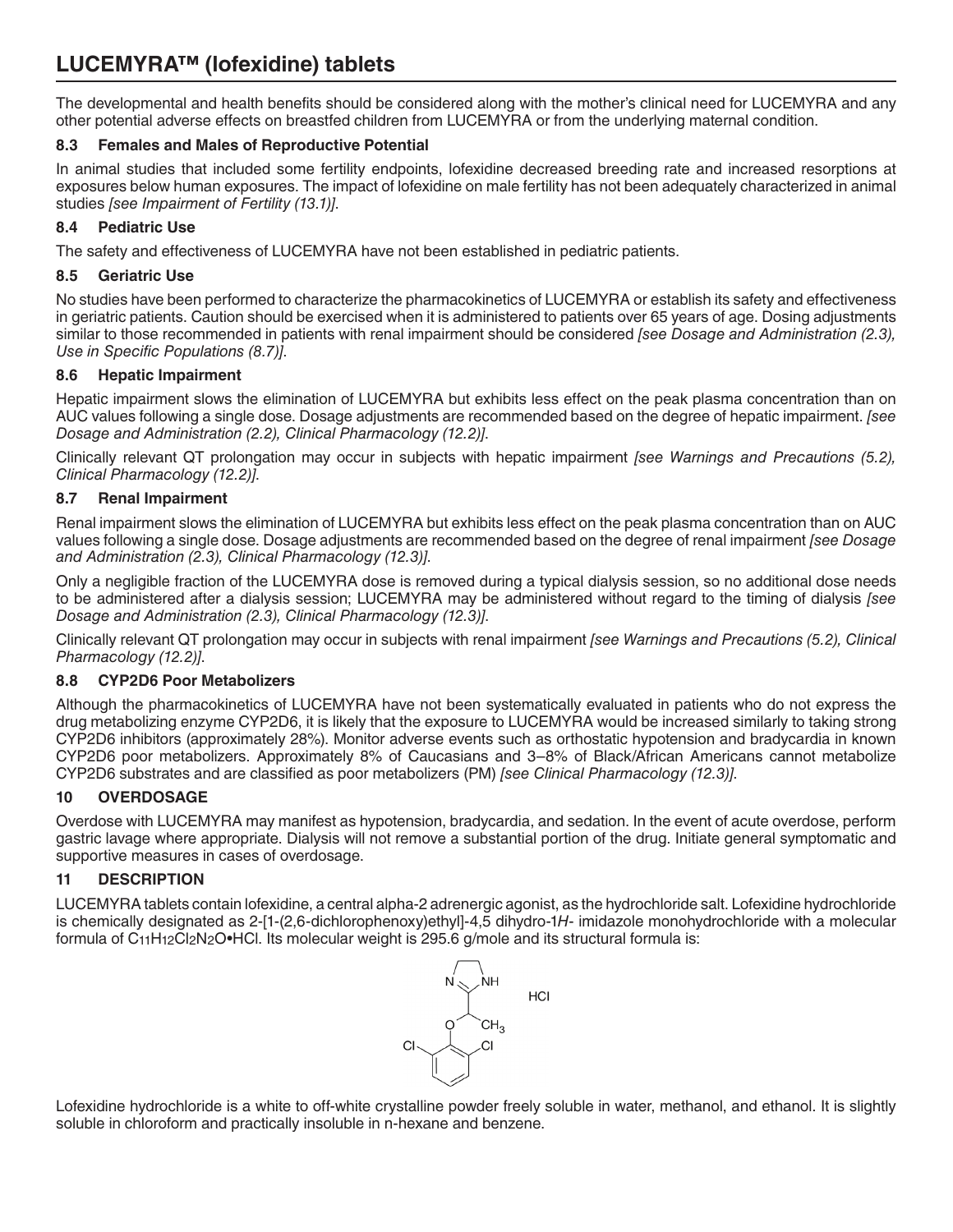LUCEMYRA is available as round, convex-shaped, peach-colored, film-coated tablets for oral administration. Each tablet contains 0.18 lofexidine, equivalent to 0.2 mg of lofexidine hydrochloride, and the following inactive ingredients: 92.6 mg lactose, 12.3 mg citric acid, 1.1 mg povidone, 5.7 mg microcrystalline cellulose, 1.4 mg calcium stearate, 0.7 mg sodium lauryl sulphate, and Opadry OY S 9480 (contains indigo carmine and sunset yellow).

# **12 CLINICAL PHARMACOLOGY**

## **12.1 Mechanism of Action**

Lofexidine is a central alpha-2 adrenergic agonist that binds to receptors on adrenergic neurons. This reduces the release of norepinephrine and decreases sympathetic tone.

## **12.2 Pharmacodynamics**

### Cardiac Electrophysiology

Single LUCEMYRA doses of 1.44 to 1.8 mg produced maximum mean change from baseline in QTcF (ΔQTcF) of 14.4 msec (upper two-sided 90% CI: 22.3 msec) and 13.6 msec (17.4 msec) for 1.44 and 1.8 mg respectively in healthy normal volunteers.

In a Phase 3 placebo-controlled, dose response study in opioid dependent subjects, LUCEMYRA was associated with a maximum mean prolongation of the QTcF interval 7.3 (8.8) and 9.3 (10.9) msec at doses of 2.16 and 2.88 mg/day, respectively.

### *Patients with hepatic impairment*

Administration of LUCEMYRA to subjects with hepatic impairment was associated with prolongation of the QTc interval, which was more pronounced in subjects with severe hepatic impairment *[see Use in Specific Populations (8.6)]*.

## *Patients with renal impairment*

Administration of LUCEMYRA to subjects with renal impairment was associated with prolongation of the QTc interval, which was more pronounced in subjects with severe renal impairment *[see Use in Specific Populations (8.7)]*

## *LUCEMYRA coadministered with methadone*

LUCEMYRA (2.88 mg/day) coadministered with methadone in 18 methadone-maintained patients (80-120 mg/day) resulted in a maximum mean increase from methadone-alone baseline in QTcF of 9.1 (14.2) msec.

*LUCEMYRA coadministered with buprenorphine*

LUCEMYRA (2.88 mg/day) coadministered with buprenorphine in 21 buprenorphine-maintained patients (16-24 mg/day) resulted in a maximum mean QTcF increase in QTcF of 15 (5.6) msec compared to a buprenorphine-alone baseline.

### *In Vitro* Binding

LUCEMYRA exhibits *in vitro* binding affinity and functional agonist activity with alpha-2A and alpha-2C adrenoreceptors at concentrations within clinical exposure plasma levels (K<sub>i</sub> values of approximately 7.2 nM and 12 nM, and EC<sub>50</sub> values of 4.9 nM and 0.9 nM, respectively).

### **12.3 Pharmacokinetics**

### Absorption

LUCEMYRA is well absorbed and achieves peak plasma concentration 3 to 5 hours after administration of a single dose.

LUCEMYRA shows approximately dose-proportional pharmacokinetics. Administration of LUCEMYRA with food does not alter its pharmacokinetics.

The absolute bioavailability of a single oral LUCEMYRA dose ( 0.36 mg in solution) compared with an intravenous infusion (0.2 mg infused for 200 minutes) was 72%. Mean LUCEMYRA C $_{\text{max}}$  after the oral dose and intravenous infusion was 0.82 ng/mL (at median  $T_{\text{max}}$  of 3 hours) and 0.64 ng/mL (at median  $T_{\text{max}}$  of 4 hours), respectively. Mean estimates of overall systemic exposure (AUC<sub>inf</sub>) were 14.9 ng•h/mL and 12.0 ng•h/mL, respectively.

### **Distribution**

Mean LUCEMYRA apparent volume of distribution and volume of distribution values following the administration of an oral dose and an intravenous dose were 480.0 L and 297.9 L, respectively, which are appreciably greater than total body volume, suggesting extensive LUCEMYRA distribution into body tissue.

LUCEMYRA protein binding is approximately 55%.

LUCEMYRA is not preferentially taken up by blood cells. In a study comparing LUCEMYRA concentrations in plasma and whole blood at the time of peak LUCEMYRA concentrations in human volunteers, it was determined that red blood cells contain approximately 27% the LUCEMYRA concentration of the plasma.

### Elimination

### *Metabolism*

From absolute bioavailability results, approximately 30% of the administered LUCEMYRA dose is converted to inactive metabolites during the first pass effect associated with drug absorption from the gut.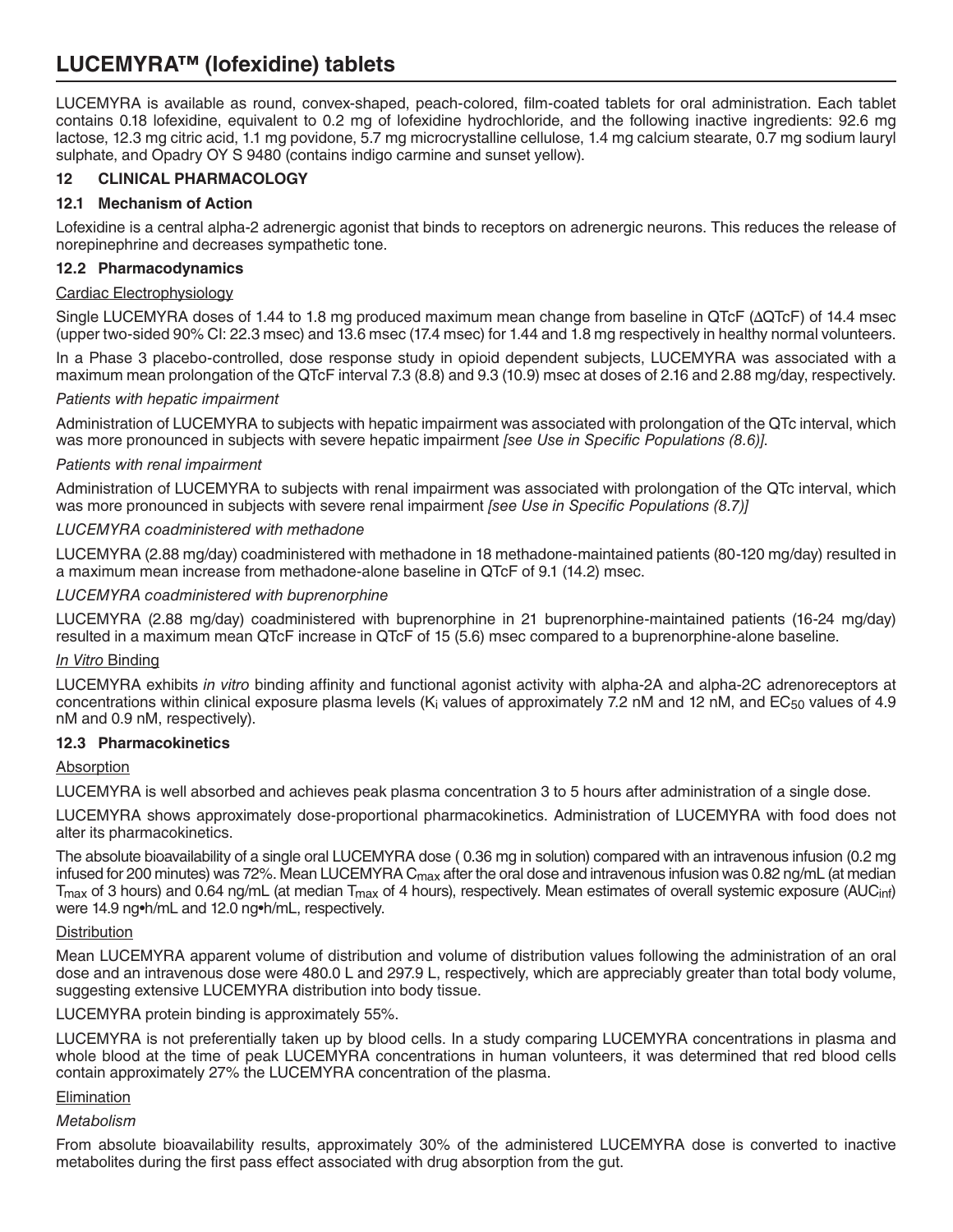LUCEMYRA and its major metabolites did not induce or inhibit any CYP450 isoforms, with the exception of a slight inhibition of CYP2D6 by LUCEMYRA, with an IC<sub>50</sub> of 4551 nM (approximately 225 times the steady-state C<sub>max</sub> for LUCEMYRA with 0.72 mg 4 times daily dosing). Any LUCEMYRA interaction with CYP2D6 substrates is not expected to be clinically significant.

LUCEMYRA is metabolized when incubated *in vitro* with human liver microsomes, the major contributor to the hepatic metabolism of LUCEMYRA is CYP2D6, with CYP1A2 and CYP2C19 also capable of metabolizing LUCEMYRA.

## *Excretion*

The elimination half-life is approximately 12 hours and mean clearance is 17.6 L/h following an IV infusion.

LUCEMYRA has a terminal half-life of approximately 11 to 13 hours following the first dose. At steady-state, the terminal halflife is approximately 17 to 22 hours. Accumulation occurs up to 4 days with repeat dosing, following the recommended dosing regimen.

A mass balance study of LUCEMYRA showed nearly complete recovery of radiolabel in urine (93.5%) over 144 hours postdose, with an additional 0.92% recovered in the feces over 216 hours postdose. Thus, it appears that all, or nearly all, of the dose was absorbed, and that the primary route of elimination of the parent drug and its metabolites is via the kidney. Renal elimination of unchanged drug accounts for approximately 15% to 20% of the administered dose.

## Specific Populations

## *Hepatic Impairment*

Hepatic impairment slows the elimination of LUCEMYRA, but exhibits less effect on the peak plasma concentration following a single dose. In a study comparing the pharmacokinetics of LUCEMYRA (0.36 mg) in mild, moderate, and severe hepatically impaired subjects to subjects with normal hepatic function (6 subjects in each hepatic function group), mean  $C_{\text{max}}$  values were similar for subjects with normal, mild, and moderate hepatic impairment as shown in Table 6.

|                                 | <b>Normal</b>   | <b>Mild Impairment</b> | Moderate Impairment Severe Impairment |           |
|---------------------------------|-----------------|------------------------|---------------------------------------|-----------|
| Child-Pugh Class & Score        | Normal Function | Class A                | Class B                               | Class C   |
|                                 |                 | $5-6$                  | 7-9                                   | $10 - 15$ |
| $C_{\text{max}}$ % of normal    | 100             | 114                    | 117                                   | 166       |
| AUC <sub>last</sub> % of normal | 100             | 127                    | 190                                   | 304       |
| AUC $\infty$ % of normal        | 100             |                        | 185                                   | 260       |
| $ t_{1/2} \rangle$ of normal    | 100             | 139                    | 281                                   | 401       |

#### **Table 6: LUCEMYRA Pharmacokinetics in Subjects with Hepatic Impairment**

## *Renal Impairment*

Renal impairment slows the elimination of LUCEMYRA but exhibits less effect on the peak plasma concentration following a single dose. In a study comparing the pharmacokinetics of LUCEMYRA (0.36 mg) in 8 end-stage renal disease subjects on 3 times weekly hemodialysis to 8 subjects with normal renal function matched for sex, age, and body mass index, mean C<sub>max</sub> values were similar for end-stage renal disease and normal renal function subjects, indicating no change in maximum LUCEMYRA exposure with renal impairment as shown in Table 7.

The impact of dialysis on the overall pharmacokinetics of LUCEMYRA during a typical 4-hour dialysis was minimal; the drop in LUCEMYRA plasma concentrations produced during the dialysis session was transient, with a rebound to nearly predialysis concentrations after re-equilibration within a few hours following completion of the dialysis cycle *[see Dosage and Administration (2.3), Use in Specific Populations (8.7)]*.

In a study comparing the pharmacokinetics of LUCEMYRA (0.36 mg) in 6 subjects each with normal renal function, mild renal impairment, and moderate renal impairment as well as 5 subjects with severe renal impairment but not requiring dialysis, there were similar increases in mean C<sub>max</sub> values in subjects with mild and moderate renal impairment in comparison to subjects with normal renal function with additional increase in mean  $C_{\text{max}}$  values in subjects with severe renal impairment. Mean AUC<sub>last</sub>, AUC<sub>∞</sub>, and t<sub>1/2</sub> increased with severity of renal impairment as shown in Table 7.

## **Table 7: LUCEMYRA Pharmacokinetics in Subjects with Renal Impairment**

|                                                    | <b>Normal</b> | <b>Mild</b><br><b>Impairment</b> | <b>Moderate</b><br><b>Impairment</b> | <b>Severe</b><br><b>Impairment</b> | <b>ESRD</b> or on<br>dialysis |
|----------------------------------------------------|---------------|----------------------------------|--------------------------------------|------------------------------------|-------------------------------|
| $\sqrt{\text{eGFR}}$ (mL/min/1.73 m <sup>2</sup> ) | $\geq 90$     | 60-89                            | $30 - 59$                            | $15 - 29$                          | < 15                          |
| $ C_{\text{max}} \%$ of normal                     | 100           | 124                              | 117                                  | 154                                | 104                           |
| AUC <sub>last</sub> % of normal                    | 100           | 157                              | 187                                  | 272                                | 181                           |
| AUC <sub>∞</sub> % of normal                       | 100           | 144                              | 173                                  | 243                                | 171                           |
| $ t_{1/2} \rangle$ of normal                       | 100           |                                  | 145                                  | 157                                | 137                           |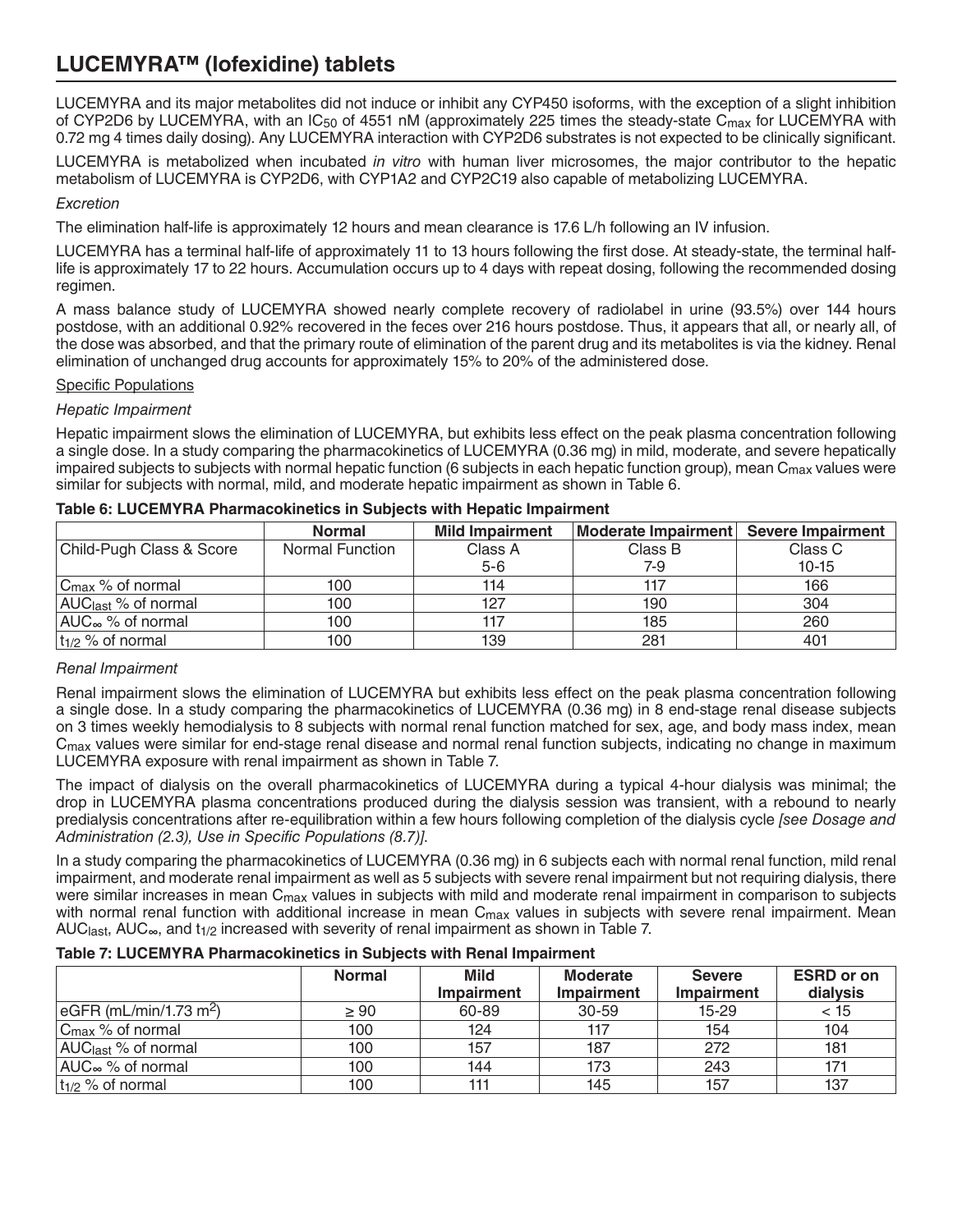## Drug Interaction Studies

## *LUCEMYRA coadministered with methadone*

In a double-blind placebo-controlled study of 23 patients maintained on a methadone dose of 80-120 mg/day and concomitantly administered LUCEMYRA up to 2.88 mg/day, LUCEMYRA did not alter the pharmacokinetics of methadone. LUCEMYRA concentrations may be slightly increased when coadministered with methadone; however, the increase at concentrations expected with recommended dosing is not clinically meaningful *[see Drug Interactions (7.1)]*.

## *LUCEMYRA coadministered with buprenorphine*

In a double-blind placebo-controlled study of 30 subjects maintained on buprenorphine (16-24 mg/day) concomitantly administered LUCEMYRA up to 2.88 mg/day, no pharmacokinetic or pharmacodynamic interactions between LUCEMYRA and buprenorphine were seen.

## *LUCEMYRA coadministered with oral naltrexone*

In an open-label, single-arm study of 24 healthy subjects, oral naltrexone (50 mg/day) did not significantly alter the singledose pharmacokinetics of LUCEMYRA (0.36 mg). The alteration in steady-state pharmacokinetics of oral naltrexone was statistically significant in the presence of LUCEMYRA. The t<sub>max</sub> was delayed for both naltrexone and 6ß-naltrexol (2-3 hours), and overall exposure was slightly reduced when naltrexone was administered with LUCEMYRA *[see Drug Interactions (7.2)]*.

## *LUCEMYRA coadministered with paroxetine*

In an open-label, single-sequence study of 24 healthy subjects, the strong CYP2D6 inhibitor paroxetine (40 mg/day) increased LUCEMYRA (0.36 mg) Cmax and AUC∞ by approximately 11% and 28%, respectively *[see Drug Interactions (7.4)]*.

## **13 NONCLINICAL TOXICOLOGY**

## **13.1 Carcinogenesis, Mutagenesis, Impairment of Fertility**

## **Carcinogenesis**

No adequate long-term animal studies have been completed to evaluate the carcinogenic potential of lofexidine.

## **Mutagenesis**

Lofexidine tested positive in the *in vitro* mouse lymphoma assay. Lofexidine tested negative in the *in vitro* bacterial reverse mutation assay (Ames assay) and in the *in vivo* rat micronucleus assay.

## Impairment of Fertility

In a female fertility study in rabbits, fertility was not adversely impacted by administration of lofexidine hydrochloride up to 6.4 mg/kg/day (approximately 0.1 times the MRHD of 2.88 mg on an AUC basis) when administered orally to female rabbits starting 2 weeks prior to mating and through gestation and lactation. However, decreased breeding rate and higher postimplantation loss was observed at this dose, which correlated with higher resorptions and reduced litter size. Maternal toxicity, which included increased mortality rate, reduced body weight gain, and moderate sedation was observed at 6.4 mg/kg/day. The NOAEL for female fertility was 6.4 mg/kg/day and the NOAEL for female-mediated developmental parameters was 0.4 mg/kg/day (approximately 0.005 times the MRHD on an AUC basis).

In a fertility study in rats, fertility was unaffected by administration of lofexidine up to 0.88 mg/kg/day (approximately 0.2 times the MRHD on an AUC basis) via diet to male and female rats prior to mating and to the dams through gestation and lactation. No evidence of maternal toxicity was observed. However, no assessment of sperm or reproductive organs were performed in this study.

Reduced testes, epididymis, and seminiferous tubule weights, as well as delayed sexual maturation of males and females and decreases in the number of corpora lutea and implantations after mating, were noted in offspring of pregnant rats administered lofexidine hydrochloride orally from GD 6 through lactation at exposures less than the human exposure based on AUC comparisons.

# **14 CLINICAL STUDIES**

Two randomized, double-blind, placebo-controlled trials supported the efficacy of LUCEMYRA.

## Study 1, NCT01863186

Study 1 was a 2-part efficacy, safety, and dose-response study conducted in the United States in patients meeting DSM-IV criteria for opioid dependence who were physically dependent on short-acting opioids (e.g., heroin, hydrocodone, oxycodone). The first part of the study was an inpatient, randomized, double-blind, placebo-controlled design consisting of 7 days of inpatient treatment (Days 1 – 7) with LUCEMYRA 2.16 mg total daily dose (0.54 mg 4 times daily) (n=229), LUCEMYRA 2.88 mg total daily dose (0.72 mg 4 times daily) (n=222), or matching placebo (n=151). Patients also had access to a variety of support medications for withdrawal symptoms (guaifenesin, antacids, dioctyl sodium sulfosuccinate, psyllium hydrocolloid suspension, bismuth sulfate, acetaminophen, and zolpidem). The second part of the study (Days 8 – 14) was an open-label design where all patients who successfully completed Days  $1 - 7$  were eligible to receive open-label treatment with variable dose LUCEMYRA treatment (as determined by the investigator, but not to exceed 2.88 mg total daily dose) for up to an additional 7 days (Days 8 – 14) in either an inpatient or outpatient setting as determined by the investigator and the patient. No patient received LUCEMYRA for more than 14 days.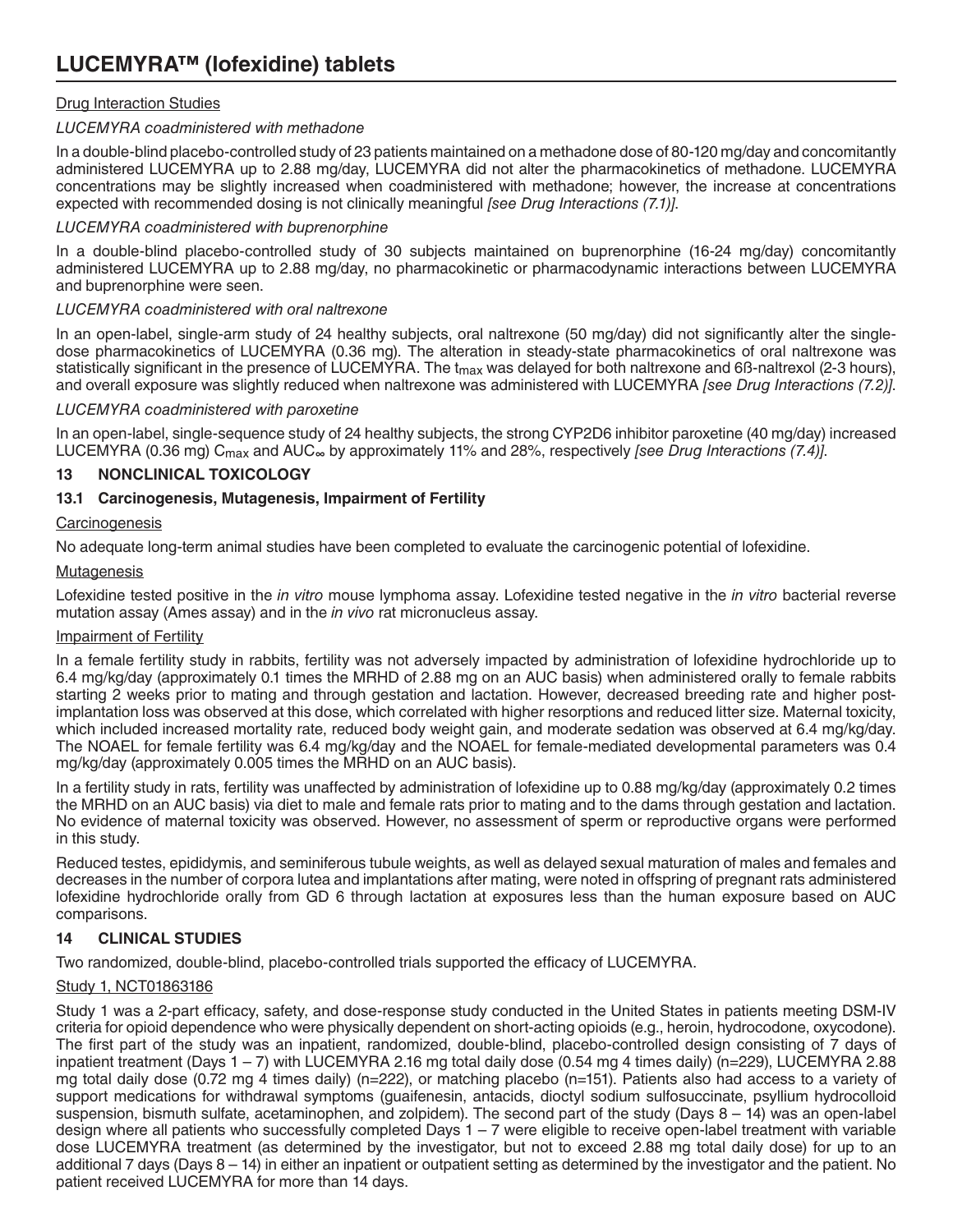The two endpoints to support efficacy were the mean Short Opiate Withdrawal Scale of Gossop (SOWS-Gossop) total score on Days 1 – 7 of treatment and the proportion of patients that completed 7 days of treatment. The SOWS-Gossop, a patientreported outcome (PRO) instrument, evaluates the following opioid withdrawal symptoms: feeling sick, stomach cramps, muscle spasms/twitching, feeling of coldness, heart pounding, muscular tension, aches and pains, yawning, runny eyes and insomnia/problems sleeping. For each opioid withdrawal symptom, patients are asked to rate their symptom severity using four response options (none, mild, moderate, and severe). The SOWS-Gossop total score ranges from 0 to 30 where a higher score indicates a greater withdrawal symptom severity. The SOWS-Gossop was administered at baseline and once daily 3.5 hours after the first morning dose on Days  $1 - 7$ .

Of the randomized and treated patients, 28% of placebo patients, 41% of LUCEMYRA 2.16 mg and 40% of LUCEMYRA 2.88 mg patients completed 7 days of treatment. The difference in proportion in both LUCEMYRA groups was significant compared to placebo. See Figure 1. Patients in the placebo group were more likely to drop out of the study prematurely due to lack of efficacy than patients treated with LUCEMYRA.

**Figure 1: Completion of treatment period for Study 1**



The mean SOWS-Gossop scores for Days 1 – 7 were 8.8, 6.5, and 6.1 for placebo, LUCEMYRA 2.16 mg and LUCEMYRA 2.88 mg, respectively. Results are shown in Figure 2. The mean difference between LUCEMYRA 2.16 mg and placebo was -2.3 with a 95% CI of (-3.4, -1.2). The mean difference between LUCEMYRA 2.88 mg and placebo was -2.7 with a 95% CI of (-3.9, -1.6). They were both significant. Symptoms assessed on the SOWS-Gossop were recorded as absent or mild for almost all patients remaining to the end of the assessment period.

### **Figure 2: Mean SOWS-Gossop Scores for Days 1 – 7 in Study 1**

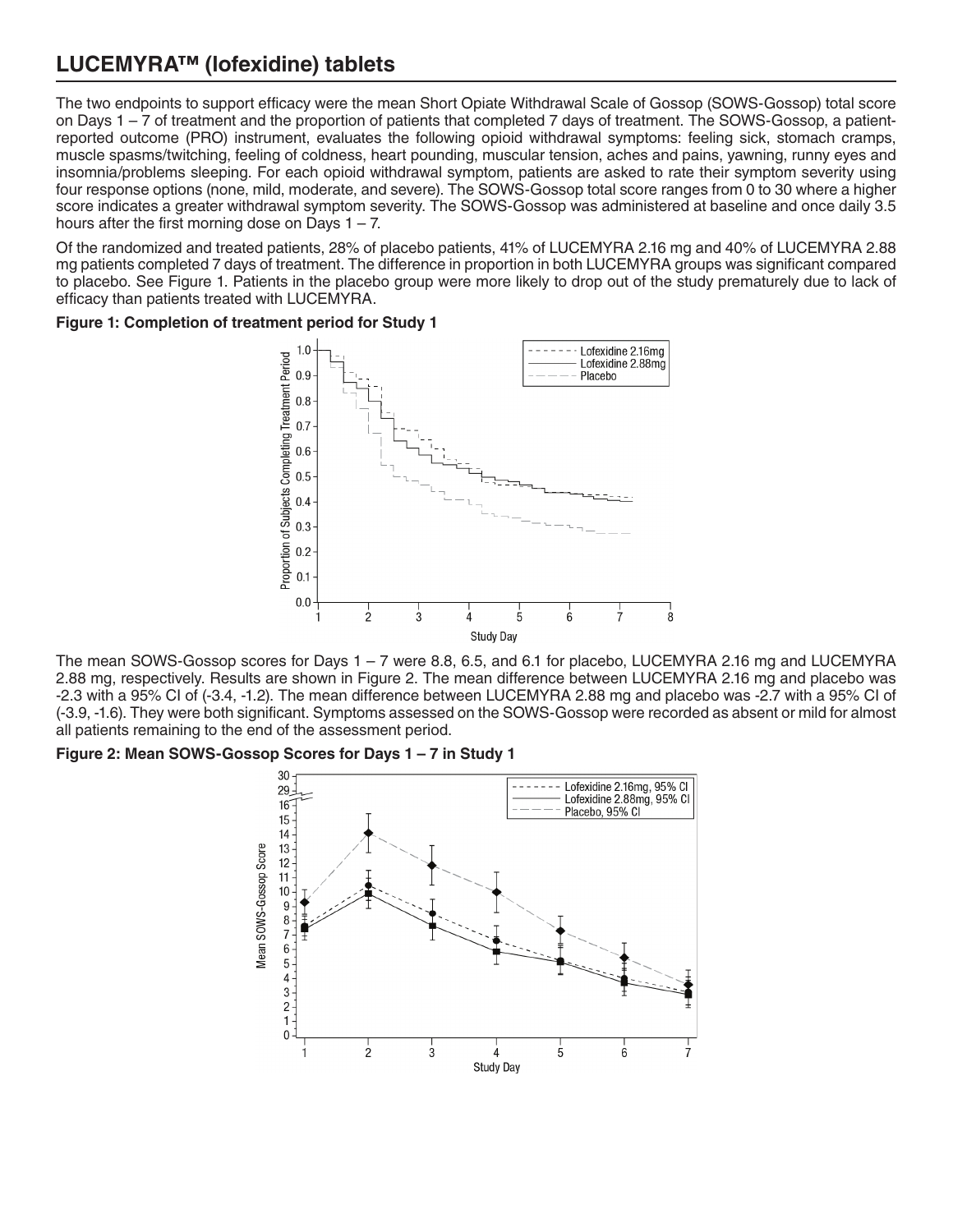## Study 2, NCT00235729

Study 2 was an inpatient, randomized, multicenter, double-blind, placebo-controlled study carried out in the United States in patients meeting DSM-IV criteria for opioid dependence who were physically dependent on short-acting opioids (e.g., heroin, hydrocodone, oxycodone). Patients were treated with LUCEMYRA tablets (2.88 mg/day [0.72 mg four times daily]) or matching placebo for 5 days (Days  $1 - 5$ ). Patients also had access to a variety of support medications for withdrawal symptoms (guaifenesin, antacids, dioctyl sodium sulfosuccinate, psyllium hydrocolloid suspension, bismuth sulfate, acetaminophen, and zolpidem). All patients then received placebo on Days 6 and 7 and were discharged on Day 8.

The two endpoints to support efficacy were the mean SOWS-Gossop total score on Days 1 – 5 of treatment and the proportion of patients that completed 5 days of treatment. The SOWS-Gossop was administered at baseline and once daily 3.5 hours after the first morning dose on Days  $1 - 5$ .

A total of 264 patients were randomized into the study. Of these, 134 patients were randomized to LUCEMYRA 2.88 mg/day and 130 patients to placebo.

Of the randomized and treated patients, 33% of placebo patients and 49% of LUCEMYRA patients completed 5 days of treatment. The difference in proportion between the two groups was significant. See Figure 3. Patients in the placebo group were more likely to drop out of the study prematurely due to lack of efficacy than patients treated with LUCEMYRA.

### **Figure 3: Completion of treatment period in Study 2**



The mean SOWS-Gossop scores for Days 1 – 5 were 8.9 and 7.0 for placebo and LUCEMYRA 2.88 mg, respectively. Results are shown in Figure 4. The mean difference was -1.9 with a 95% CI of (-3.2, -0.6) and was statistically significant.

### **Figure 4: Mean SOWS-Gossop Scores for Days 1 – 5 in Study 2**